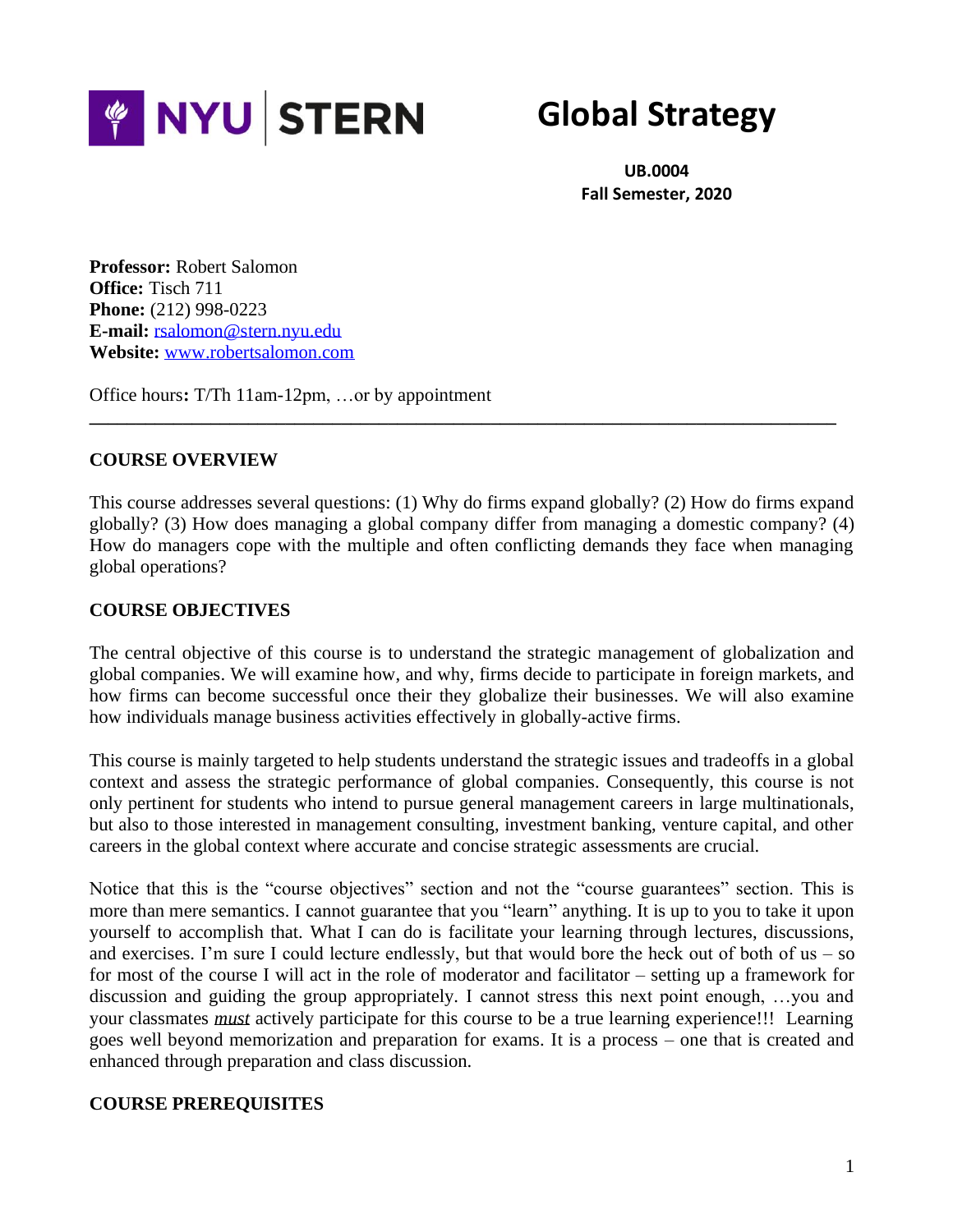Students are expected to have a familiarity with all of the major functional areas of business such as accounting, finance, marketing, operations management, and organizational analysis. It is also assumed that you understand how those functional areas relate to each other. If you are not sure whether you have taken the proper prerequisite courses for this class, please contact your advisor. In addition to the prerequisites, you are expected to have acquired basic analytical and communication skills. In particular, you should be able to demonstrate high proficiency in reading comprehension, and written and oral presentations.

## **REQUIRED MATERIALS**

There is **one course pack** [denoted CP in the schedule] and **one book** [*Global Vision*, denoted GV in the schedule] that will be used for this course. In addition to the course pack, a number of readings will be posted to NYU Classes. Some of the material I distribute in class will be supplementary, or optional, but unless I specifically state so, assume that readings distributed in class are required.

In order to help you organize, I have appended a one-page schedule to the end of this document. This will inform you of the required reading for each class, which material we are covering, and what assignments are due. Please read the schedule carefully. Make sure you prepare the right readings for every class. As always, I reserve the right to change, switch, or otherwise supplant any reading, case, or written assignment.

#### **COURSE COMMUNICATION**

An NYU Classes website has been created for this course. You should check NYU Classes on a regular basis. The course syllabus, group membership information, lecture notes, class discussion questions, assignment information, and general course announcements will all be posted on the site.

#### **COURSE EVALUATION**

Course grades will be determined by relative performance on the following course components:

| <b>Participation</b>          | 25%   |
|-------------------------------|-------|
| <b>Individual Assignments</b> | 20%   |
| Group Assignments (in class)  | 15%   |
| <b>Final Group Project</b>    | 40%   |
| <b>Total</b>                  | 100\% |

Participation. Woody Allen once said: "90% of success is just showing up." He's right!! Show up regularly, treat the class as you would any other professional endeavor, and you have a decent chance of passing this course. Furthermore, in a practice-oriented course such as this one, attendance is absolutely essential. And while I understand that you have to balance classes with interviews and other competing interests, I do expect you to show up for class. I will keep attendance, and I reserve the right to throw a pop quiz to make sure you are in class (and remain in class). There are no excused absences from this class, though consideration will be given to religious holidays, official university engagements, documented serious illnesses, and emergency situations.

Because you must be present in order to participate, I will incorporate attendance into your participation grade. As the course progresses, it will become clear who participates and who does not.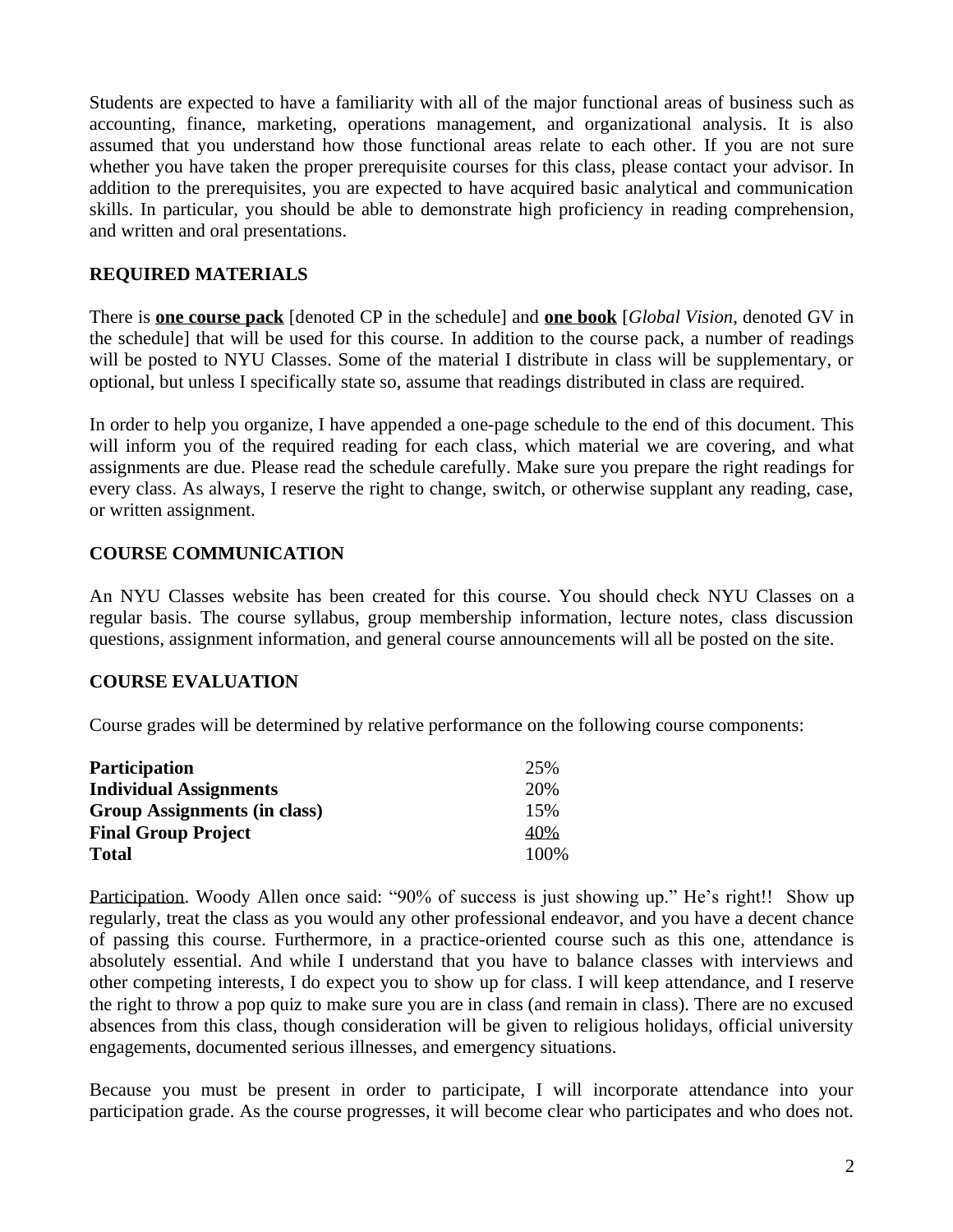Those who stand out as major contributors will be rewarded with the maximum in participation points. Those who show up in person, but not in mind, will receive very low participation points. Those who do not show up at all will not receive any participation points. To help differentiate among participants and to provide incentive to prepare prior to class, I WILL COLD CALL STUDENTS FREQUENTLY, AND AT RANDOM.

In grading class participation, I will look not just at the quantity, but also the quality of your class contributions. With regard to quality, the dimensions that I look for include:

*Relevance* -- Does the comment bear on the subject at hand? *Causal Linkage* -- Is the logic of a particular argument traced out? *Responsiveness* -- Does the comment react in an important way to what someone else has said? *Analysis* -- Is the reasoning employed consistent and logical? *Evidence* -- Have data from the case been employed to support the assertions made? *Importance* -- Does the contribution further our understanding of the issues at hand? *Clarity* -- Is the comment succinct and understandable? Is it on point or does it wander?

Finally, because this is a discussion-based course in which we will be doing a number of in-class activities, attendance is critical. **Should you miss more than 25% of the class sessions, you will not be able to receive an A in the class, and you will be required to complete make-up work in order to pass the course. The make-up work will require you to: (1) watch the videos for the sessions you missed; and (2) submit a write-up based on the video. If you do not complete the make-up work, you will receive a failing grade. Moreover, should you miss 33% (or more) of the class sessions, you will not be able to pass the course.**

Individual Assignments. You are required to complete two (2) individual assignments [IA]. The individual assignments will typically ask you to evaluate a managerial situation or to think critically about elements of the course. Try to go beyond simple summaries to demonstrate thoughtful analysis. Details about the specific assignments will be posted to NYU Classes (see below for details).

## *Policies for IA assignments:*

- 1. Late IA assignments will not be accepted. No excuses, no exceptions.
- 2. IA assignments must be no longer than two, single-spaced pages.
- 3. IA assignments must be typed in 12-point font with one-inch margins.

Group Assignments [GA]. We will have group work in this class. Each group will consist of 5 members (no exceptions). These groups will remain intact for the duration of the course. There are two types of Group Assignments in this class: In-class Group Assignments and a Final Group Project.

In-class Group Assignments. In-class Group Assignments will consist of activities that you will perform in class with a deliverable to be handed in at the end of the class. Details and instructions will be provided in class.

Final Group Project. You are required to complete one (1) final group project. The Final Group Project is an original project that will draw upon the material that we cover in class. You will be required to produce an intermediate deliverable (progress report) and perform numerical analyses for your Final Group Project. Your final deliverable will include a group presentation and written report. Details and instructions will be shared in class and posted to NYU Classes.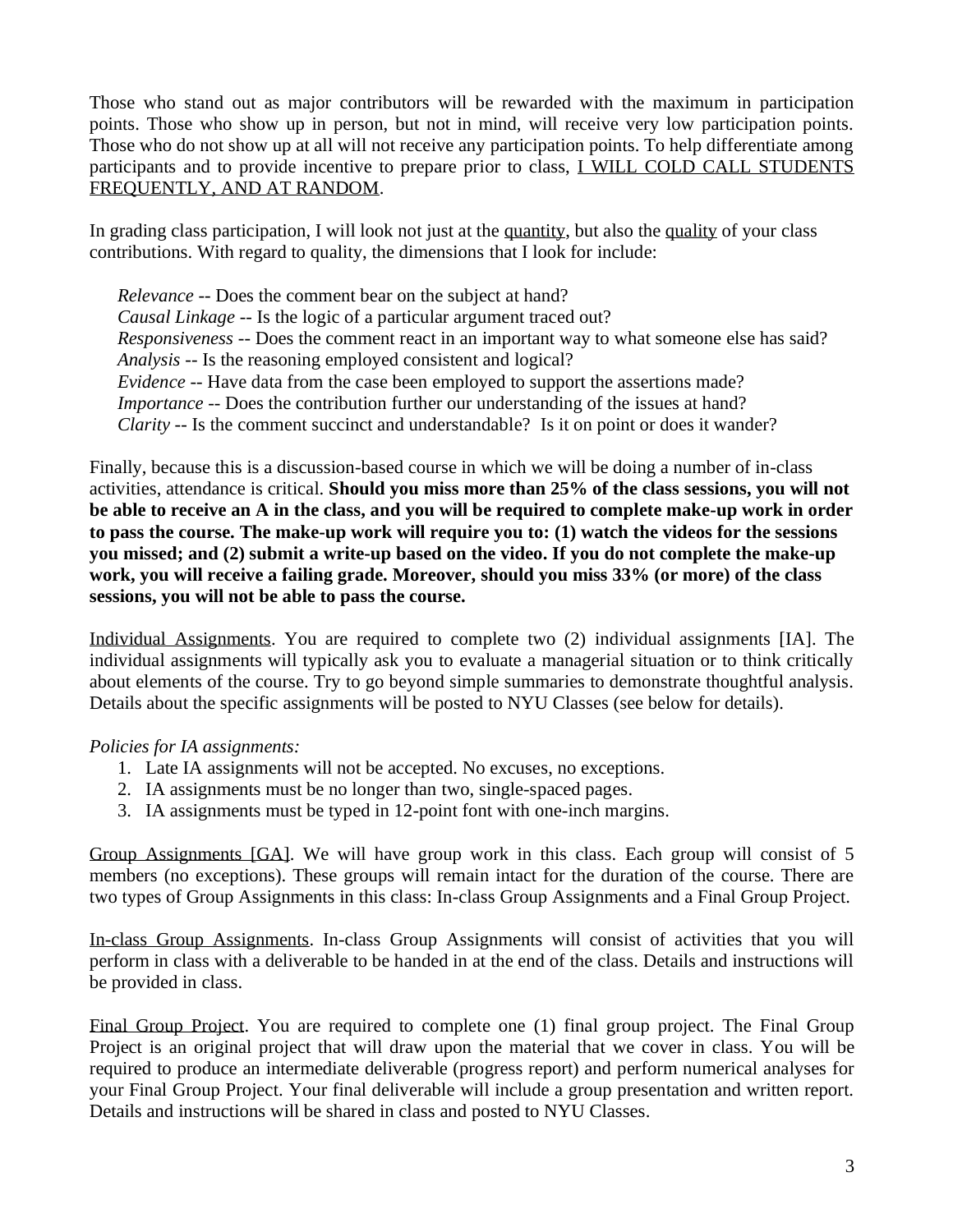*Policies for your Final Group Project:*

- 1. A late Final Project will not be accepted. No excuses, no exceptions.
- 3. The Final Project must be no longer than ten double-spaced pages, not including exhibits.
- 3. The Final Project must be typed in 12-point font with one-inch margins.

Final Exam. There is NO final exam in the course.

# **ACADEMIC INTEGRITY**

I consider you all adults, and I will treat you accordingly. I expect you to abide by, and uphold, the NYU Stern Code of Conduct. I trust you will follow University policy and not engage in academic fraud, plagiarism, and/or cheating. As a matter of personal and professional respect, we should not only expect the highest standards of conduct from ourselves, but also from our peers. Violating standards takes away the value and meaning of the educational environment for all of us, and in the event that such a violation occurs, the individual(s) responsible will be subject to University sanctions that may include suspension or expulsion. Furthermore, I reserve the right to disqualify your work as unacceptable and assign a failing mark. So please, don't engage in academic fraud, plagiarism, or cheating! I'm serious, …don't do it!!

## **LEARNING DIFFICULTIES**

If you have a documented learning disability, please bring it my attention, as I will work with you to create an individualized learning plan. Beyond documented learning disabilities, if you are having any trouble in class (e.g. understanding the material or with a particular assignment), I want to know about it as soon as possible. I will do my best to help students who, despite a sincere and solid effort, are experiencing difficulty. It is in your best interest to inform me well before an assignment is due, and certainly well before the end of the semester, if you are having problems in class. It is usually too late for me to do anything if you report learning difficulties after the fact!

## **FAIRNESS IN GRADING**

I hereby declare that I will make a determined effort to ensure that all assignments are graded fairly based on the quality of each student's work. If after careful consideration you are thoroughly convinced that a particular grade of yours should be reviewed and potentially revised, you must first provide me with written justification of your assessment. I will then determine whether your request is plausibly justified. If justified, and if and only if I determine that the number of points involved is large enough that it could change your letter grade, then I will review your complete assignment again at the end of the semester.

## **LAPTOPS, CELL PHONES, SMARTPHONES, RECORDERS, AND OTHER DEVICES…**

…may not be used in class unless stated otherwise.

Now that I'm done with my rant about policy, grading, and other stuff – I really hope you enjoy taking this class as much as I enjoy teaching it. I subscribe to the school of thought that learning can and should be fun, …so let's work, laugh, and learn together.